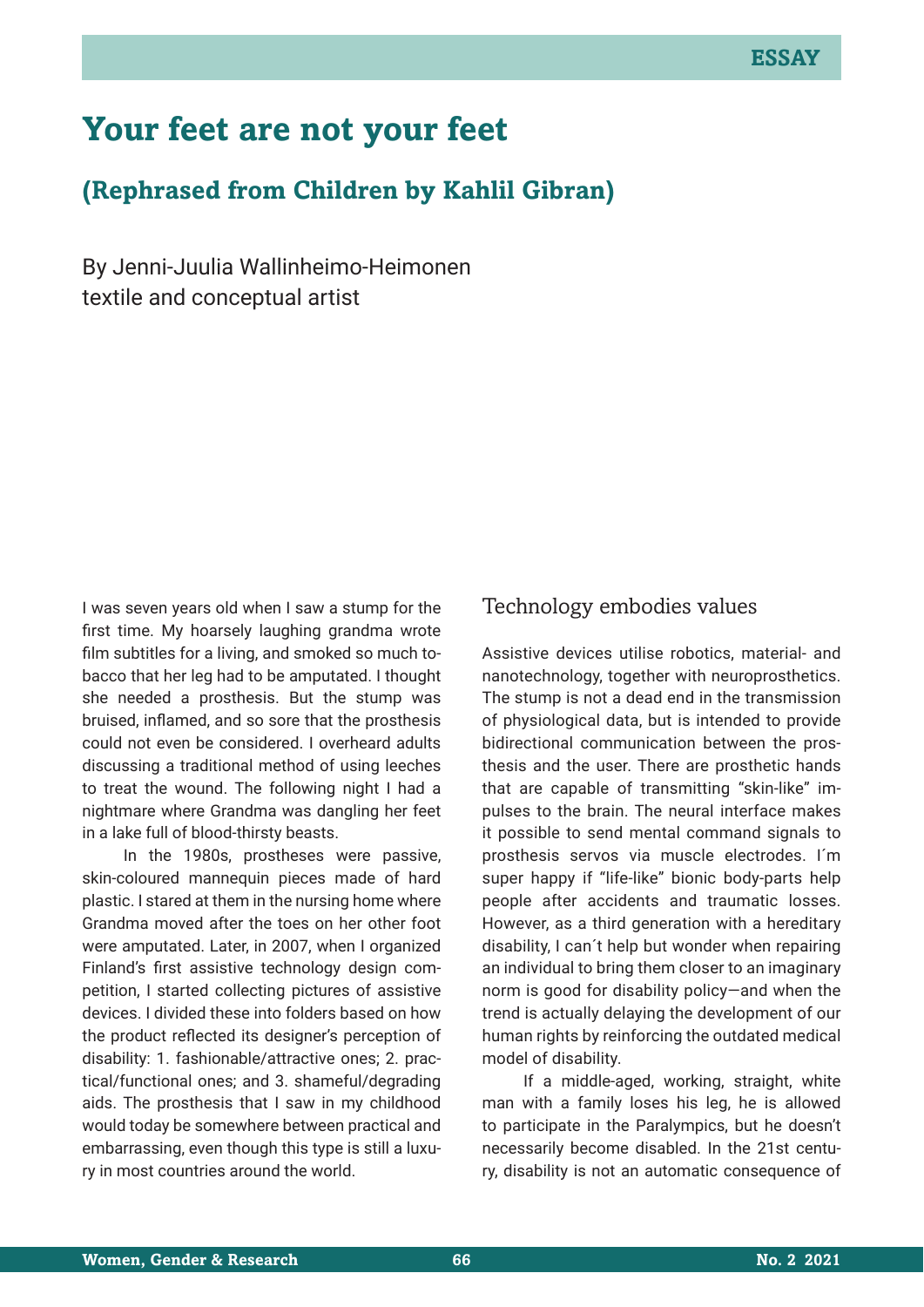a missing limb. Impairments become disabilities when social structures leave some people outside common experiences. Disability occurs when we treat people differently, and undesirably, because of their features. If a privileged person has a good safety net, and if he is regarded as almost the same after an injury, he does not instinctively recover from disability prejudices in rehabilitation. Nor does he heal from marginal allergy,<sup>1</sup> and start writing songs about thresholds and segregation harms in special education. Still, he might do that – later.

The current model of disability excludes quite a lot of people who have first-hand experience of change, unravelling, or shrinkage of the body, but have not necessarily experienced—and hopefully never will experience—discrimination, otherness, poverty and violence. These experiences, however, are the reality for most people with inborn disabilities, in a life where social services cost estimates decorate our very first playsuits. If the world is set up for you since birth, and society doesn't kick you off the field after the traumatic loss of breast, organ, toe, finger or limb, you may still have a long way to go before you meet the definition of disability.

New, well-meaning professional groups have appeared alongside doctors, physiotherapists and prosthetists to fix and mend people with disabilities so that they resemble the majority. But rehabilitating and equipping people to what is supposedly normal isn't politically correct anymore for any minority other than us: persons with disabilities (PWDs). Instead of solutions that concentrate on individuals and imitate conventional bodies, we should actively develop practices to destroy societal obstacles that perpetuate discrimination. In the UN Convention on the Rights of Persons with Disabilities, persons with disabilities include those who have long-term physical, mental, intellectual or sensory impairments *which in interaction with various barriers* may hinder their full and effective participation in society on an equal basis with others. But how much knowledge of human rights policy can be required from the designers of prosthetics or cochlear implants?

#### From emergency to empowerment

In developed nations, prosthetics, and other assistive equipment whose design prioritises compensation, are old-fashioned right from the start. I claim that they even maintain the low status of disability. A practical but ugly aid is like the uniform of an unproductive outcast, that by default positions its user on the margins. Such prostheses are reality for the majority who cannot afford preferable options, or in whom society does not want to invest. In a way, prostheses are unique and custom built, but the elements supporting identity are not included in the package.

In Finland, assistive technology is mostly paid for by municipalities and hospital districts, or in some cases is covered by traffic or accident insurance. Sophie Oliveira de Barrata's sculptural prostheses for Victoria Modesta and other celebrities wouldn't win this public bidding process. Those devices are dreams that require wealth or exceptional artisanal skills to come true.

In autumn 2018, the Ministry of Social Affairs and Health published guidelines on national criteria for assigning assistive devices in medical rehabilitation. The purpose of the guide was to make instructions on assistive devices consistent throughout the country. In the past, there were major differences across Finland especially in providing expensive devices. When allocating prostheses, a person's activity level is evaluated. In practice, a woman over the age of fifty who exercises regularly will rarely receive as good a prosthesis as a man in his twenties with no particular sporting hobbies. Procurement has also been centralised among a handful of players to save money. People don't always receive the best assistive device for them, only the best device available from the chosen supplier.

I hope that rehabilitation engineering studies will attract more people with disabilities in the future. Subconscious fear, pity and prejudices hamper empathic design thinking, which is reflected in the products. As a hobby, I like to reveal the patronising guardianships and harmful approaches behind assistive innovations. Technical features are often valued more highly than visual appearance,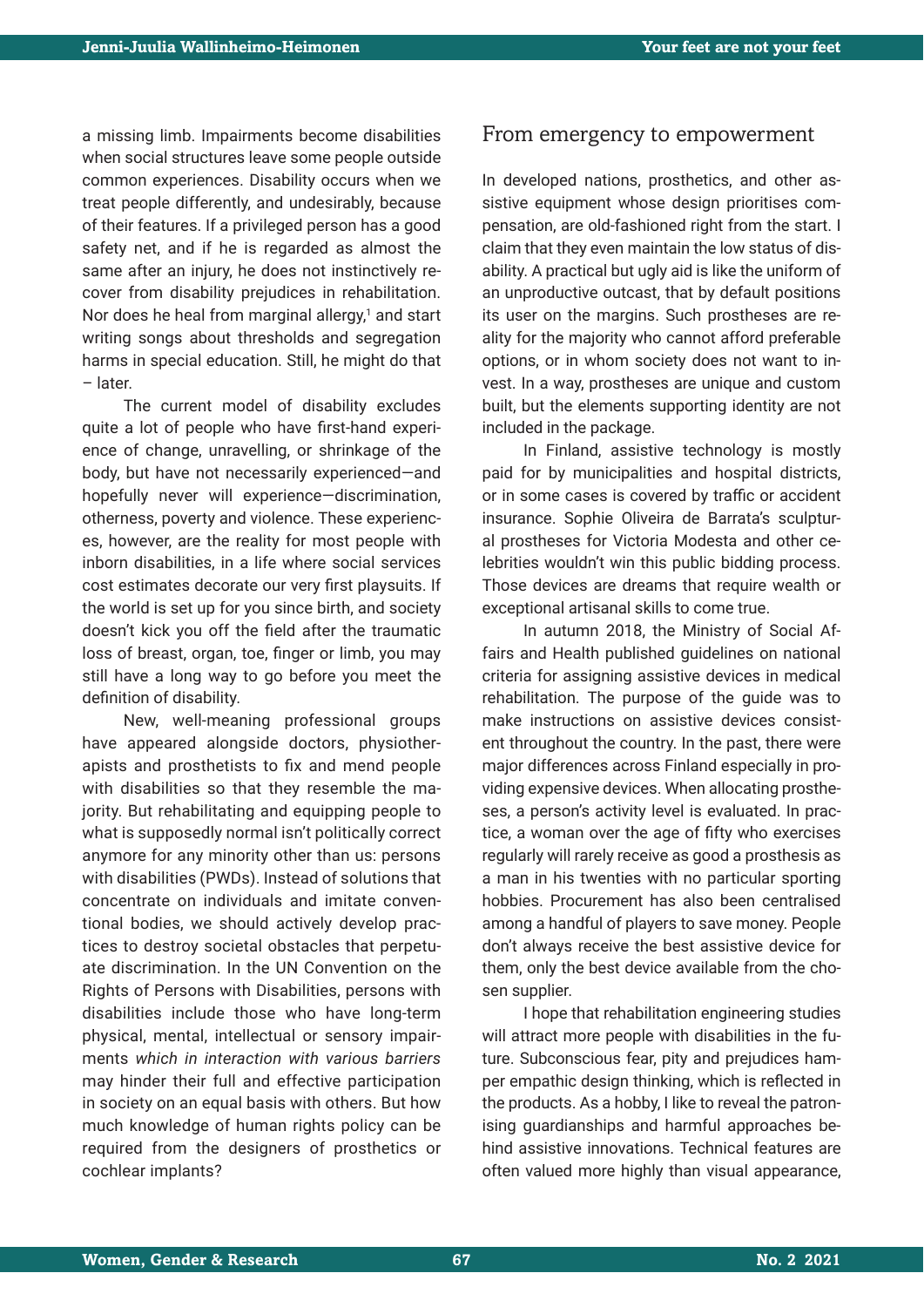even though prostheses, crutches and wheelchairs are parts of everyday self-image, along with clothing choices. Users are invited to participate only after the primary function of a new device has already been established; when it is, for example, decided to solve mobility difficulties with a prosthesis. The aim of product design for people with disabilities is almost never to find alternative ways of being human.

The most common form of discrimination faced by people with disabilities is an inaccessible environment. If you don't walk, you can't go everywhere. This discriminatory attitude is so pervasive in our culture that people often take it for granted, as correct, even neutral. A foot prosthesis expands the environment more than the coolest portable vehicle with AI gadgets. Yet many disability activists claim that the medicalised viewpoint overrates walking. Consequently, there are still children who have not been allowed to use a wheelchair, but are instead forced to walk for purposes of rehabilitation. The result is sad childhood memories of shambling alone behind the others, suffering from pain, and living in constant fear of falling over.

### New interpretations of assistive technology disrupt purity

In 2011, I facilitated a workshop for landmine survivors in Bosnia Herzegovina with the topic "the assistive devices of your dreams". Participants who were mostly former soldiers—indicated that the two most important features of a prosthesis are: getting women and making money. They wanted folding wheels for their foot prostheses so they could skateboard when in a hurry, and narrow displays on the surface to sell advertising space, since people already stared at their feet. These guys wanted to display blinking hearts as they pass a beautiful woman and campaign against the war. I got sick with prosthesis-envy for not having such versatile artificial body parts! Except, that is, for hearing aids that I can switch off when I need to concentrate.

In another workshop, a participant came up with the idea of a soft, allergy-free, purring pet hand-prosthesis, that would tempt people to touch, lean against and hug: something like the therapeutic PARO Seal robot. An interactive body-animal could help someone to calm down, to fall asleep, or become aroused. My friend has a very sensitive dash line between her paralyzed hand and receptive shoulder. She finds this convenient: she can sit on the couch, tired, watching the children play on the floor, and enjoy her spouse gently caressing her upper arm with clothes on. A nice bonus feature for prostheses that operate via neural signals.

An environmental activist drew a rollator with a front panel full of herbs and attractive salads to snack on. We were wondering if something could also be grown on the surface of a prosthesis. Short tuft moss, cress, or mushrooms as a substitute for meat? Imagine a vegan athlete explaining to a doctor that he wants to amputate his brawny leg to replace it with a less energy-hungry and more environment-friendly shiitake log plantation. Could we reduce our carbon footprint and compensate for overpopulation by harnessing our bodies for food production in the future? Literally enhance assistive technology to fight malnutrition, which is one of the major causes of disability.

I´ve been thinking about whether rollators could be topiary art, could consist of trees and shrubs growing to a desired shape from flower pots attached to the wheels. What had been the pariahs of assistive equipment would become desirable walking aids for tree-huggers and everyone who thinks green. The visual appearance of the walker would follow the seasons. If it was no longer needed, it could be planted in the garden. As an offshoot of this idea, I've grown organic wheelchair seedlings since 2015; I've planted them in parks, both in Finland and abroad. I predict that the updated versions of historical wooden legs will return to prosthetic fashion in the West for environmental reasons. Maybe even in living form.

Perhaps there are already prosthetic teeth on the market that taste like chocolate when they touch the tongue. When we played "the floor is lava" with the kids, I came up with a "lava lamp prosthetic" bubbling fluid and oil. A fire-proof prosthesis would guarantee sweeping victory in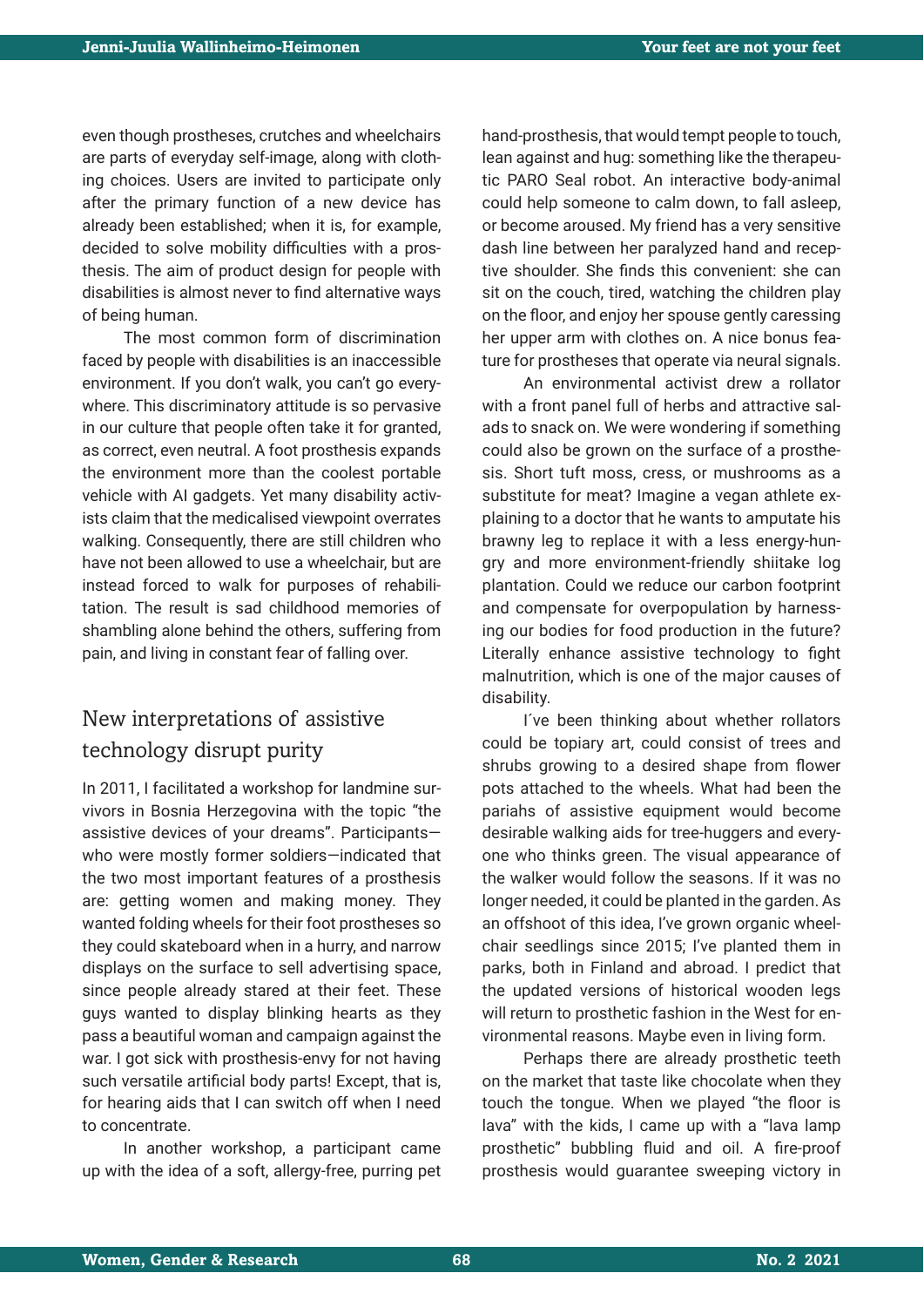that game, help trampling down campfires, and save people from burning houses. Hydrofoil prosthesis could make it possible to walk on water. I have sketched an invisible prosthesis based on compressed air, and steps that rest on flushed air columns from the stump. A Mary Poppins umbrella-cane with a drone would fly me over level differences, and take people with visual impairments to their destinations, travelling through the air without colliding with objects.

Inspired by the leech nightmare, I´ve been thinking about a fishing rod prosthesis: you thread the worm through a hook on the big toe, and enjoy the Scandinavian midnight sun by the lake. In the sad version, the prosthesis of a person sitting on the pier looks like a block of stone. And an animal prosthesis, with giraffe horns at the heel, the muzzle at the metatarsus, and the giraffe neck as a telescopic pylon that lifts someone up to pick fruit from higher branches. A prosthesis that imitates a goat leg with a cloven hoof might amuse Narnia fans; an artificial foot pole could please drum mat musicians—or people with restless legs. And how about a brooch on the face instead of prosthetic eye, or a tiny sculpture for a nose?

The common denominator of all the previous examples is that they have nothing to do with practicality, or "what is good for us", because I am allergic to the structures of power. Some of us love devices that carp about mealtimes, medicine and sufficient sleep. But I don't want a tooth implant to count calories, or a crutch with a pedometer. Being born with a disability does not make me anyone's rehabilitation project. A healthy lifestyle isn't enough to satisfy my passions and goals in life. When I heard about a sweater by Ying Gao, which has metal fibres that react to the voice. I began to hope for a jacket for short statured people, with hairs that bristle if you use baby talk.

We have developed pill dispensers that tattle to the doctor if a patient does not take his medication, but we don't have necklaces that send emergency messages to politicians and the media if a home care client has not been taken out for a week. Pressure sensors and smart skincare materials sound great in prosthesis, but what if they start to read body signals and send warnings

that your life is going in circles? Or even worse, that you are idling? Every year a new fashion design student wants to make an "easy-to-dress" line for wheelchair users. It´s an important aim for firefighters, but people with disabilities aren't outside the fast-moving trends of fashion. The need to follow fashion applies to prostheses too, and therefore their appearance should be easy to modify. Independence is an important value, but if it reduces the clothing choices of people with disabilities from millions to a few dozen in this appearance-oriented world, it becomes one more limitation involved in living with impairments. In particular, girls and women with disabilities should receive enough personal assistance to help them into the dresses and skinny jeans that they really want. According to studies, strengthening of self-expression protects us from violence and abuse.

## Well-fitting prosthesis rubbing the mind

My mother tried to find a peer group where Grandma could deal with her amputations. There were other residents with missing limbs in the nursing home, but the only discussion group was for women who had undergone mastectomy. Grandma figured that losing her ability to walk affected her femininity more than a breast removal would have. Because the stumps did not heal enough to allow for prostheses, Grandma relieved her anxiety by paying excessive attention to her clothing. My mom searched for, borrowed, and repaired outfits that Grandma demanded to get, but most of them ended up in a closet. She couldn't imagine going shopping in a wheelchair—not because of missing legs, but missing shoes!

Assistive technology invented in art workshops is often related to identity and self-expression. It is hoped that these devices can convey hints about interests and socially prestigious positions: I'm not a patient, but a parent, activist, athlete, blogger, dog trainer, culinarist, and magician. Many of the obstacles that threaten the dreams and achievements of PWDs would be removed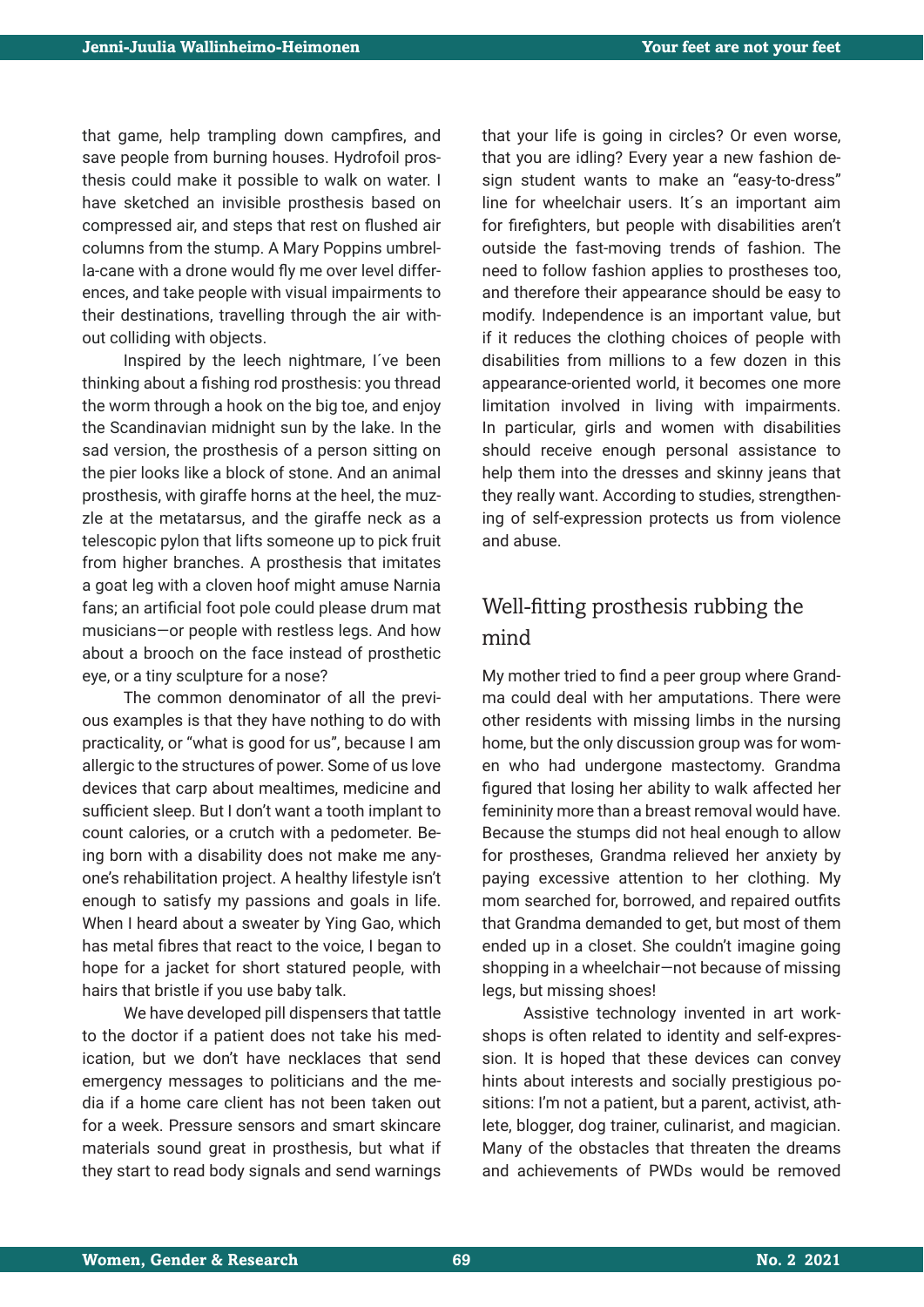if we were seen as potential co-workers, friends, spouses and loved ones, rather than being "lifted up" to walk in an upright position. Assistive devices and prosthesis are an underutilised advertising platform. Unfortunately, they often simply make people think of illnesses. In the US, I've never been asked why I'm walking with a crutch, or what's wrong with me. In Finland, this repeated curiosity about "what happened" has made me wonder how people would react if a car crash survivor wore a prosthesis made from smashed toy cars? How would curious people react to a prosthesis that looks like a dropped axe, or made to resemble a cigarette?

On Instagram, a little girl shakes an irritating stone from her shoe, even though she has a foot prosthesis. When I was introducing the "Aid of your dreams" competition to assistive engineering students, their teacher said that he had never thought that a wheelchair or walker should bring pride or emotional pleasure to its user. Even though they are kept close to the body, almost all day long. It's no secret that a corset is beautiful but a back brace is not. Why, in Finland, are prosthetic socks only available in black, white and beige, but not orange? Assistive technology that is given as medical rehabilitation doesn't transform into part of our expressive attire because we don't insist that it should.

For some, an amputated limb is a more private body part than those underneath the swimsuit. In women-only workshops, opinions are divided on whether a prosthesis should be stunningly gorgeous, or should hide the "problem areas". Brutally speaking, is a woman with a disability a "real woman" when the prosthesis gathers admiring looks, or does a person with a disability (often considered genderless) qualify as woman only when the impairments are carefully disguised? For some, a realistic cosmesis is an essential protection against uncomfortable staring, while others find silicone skin with wrinkles, blood vessels and moles more suitable for Halloween.

In 2008, the Norwegian artist Morten Traavik organised the world's first Miss Landmine competition in Angola, to provoke discussion on the use of landmines. His other goal was to empower

injured women by taking beautiful pictures. Although the first prize (a prosthesis) was handed out by Angola's First Lady, Ana Paula dos Santos, some local people and Angolan organisations alleged that the project was racist, and claimed that photographing limbless women was abuse. The following year, an attempt was made to ban the competition in Cambodia, because a local ministry suddenly wanted to protect the honour and dignity of landmine victims. Traavik was a white man without disability who came from far away. Or was it just that the two taboos, women with disabilities and landmines, was too hot a combination for international attention?

#### New interpretations of the limbs

I wish that the first visit to the prosthetic unit after amputation would be more like the experience of looking for a new car than getting a car repaired. The customer could gasp with delight, as though watching puppies or new-born babies. They could participate in prosthesis tasting, before promising to stay together in sickness and in health.

I have been asked to give assistive device decoration workshops. My reason for refusing is that decoration is strongly related to credibility and power. Breath-taking assistive artworks such as A. Laura Brody's Le Flaneur Rollator, or Greg Hurley's Steampunk Electric wheelchair, are results of countless stages and months of work by talented professional artists. Stickers, glitter, fabrics, paint or knitwear that get added during a workshop do not necessarily decrease suspicious attitudes towards assistive equipment. Children decorate phone covers and bikes, but few adults customise their shoes and winter jackets themselves. People with disabilities are often thought to be childish. It´s unfair to assume that we should be able to pimp up our mobility aids and prostheses to be street credible.

Grandma's shadow changed radically during my childhood. After her both legs were amputated at knee height, we spoke again about the prosthesis. Grandma laughed and said that she would like to get ones with nails that grow fast, like witches. A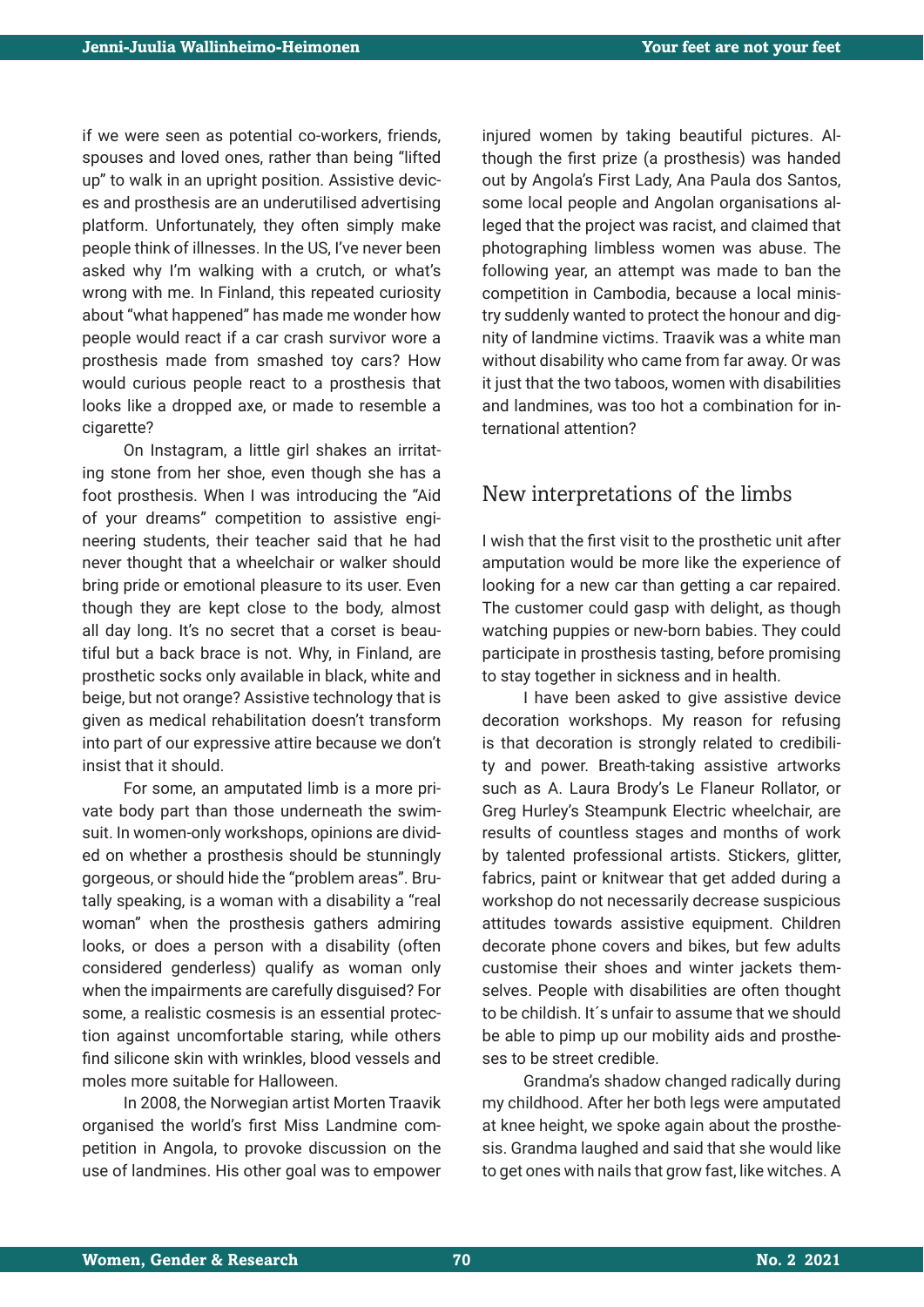pedicure school did practical training at the nursing home, and Grandma entertained herself inviting new students to cut her toenails. My shrinking Grandma imagined being stronger (or dealt with the trauma) through fooling around with non-existent toes.

My prosthesis-envy, transmitted in Bosnia, got worse when images of the Alternative Limb Project spread on social media after the exhibition at the Victoria & Albert Museum in 2013. I don't admit to having BID, a rare condition in which there is a mismatch between the mental body image and the physical body, characterised by a desire for amputation of a limb, or to become blind or deaf. Rather, it was about my interest in wearable art and statement wear. Then, in 2014, when I was browsing vintage postcards of people with parasitic limbs (a medical condition where a partly developed twin exists inside another person), I came up with a way to use prosthesis without first losing body parts.

I made the first pair of parasitic leg prostheses for a conference in Bergen in 2015. These looked like legs that branch from two to four down from the knees. The impression is somewhat similar to the multiple hands of Indian goddesses, or to Scylla's dog heads in the Odyssey. The only purpose of parasitic prostheses was to make me able to wear very high heels, but I also imagined how robotic versions would make me dance. As if by chance, on the first day of the event there was much talk about how the idea of restoring something missing is old-fashioned in a time when perceptions of the body are expanding rapidly.

We are already giving up the assumption that the number of human limbs is unconditional. New technological lumps are popping up from our hands and heads. In the children's book, Babar the elephant lifts a teacup charmingly with his trunk. My friend dreams of a tail that enables her to pull her kids closer in the street when her hands are full of grocery bags, or to lift stuff from high shelves. My son would like to have four arms and legs like da Vinci's Vitruvian man, as seen on our toilet seat cover. If the weight of the body gets redistributed in the future from two limbs onto four or even more, walking becomes softer and more

swinging. The classic image in which a monkey transforms from picture to picture into a human in standing position will acquire a new evolutionary stage—a rocking human.

I predict that it is only a matter of time until parasitic prostheses become fashion. Who would not want to browse social media with parasitic hands while cooking, or to be able to both knit and bite one's nails while watching a horror movie? Pet three, four, five cats at the same time? This increase in limbs will affect the fashion industry, since we need clothes with more sleeves and legs, as well as single, un-paired shoes and gloves. Dani Clode already has a "third thumb" project, where the thumb acquires another, 3D printed, pair below the little finger on the side of the palm.

#### In Memory

I think of Grandma when I see wedding cars with shoes hanging behind them. In the last few weeks of her life, both of Grandma's legs were amputated just below the pelvis. The outline of the bulge under the blanket was so short that her hands extended beyond the body. She lay shivering in a hospital bed and called herself a snowman without legs. When Grandma died, I didn't dare to ask where her leg pieces had been buried over the years. Later I heard about an old belief that a person also lacks limbs in the afterlife if the amputated parts are not buried with them. And again I wondered, where in the world could those pieces have been preserved for years, in the old days?

Grandma's coffin was adult-sized, even though she could have fitted into something smaller. Years later, I read about a man who wanted to be buried as a whole, with all four of his prostheses. Perhaps they will delight archaeologists one day, since disability and assistive technology are underrepresented in historical collections. Spare parts add challenges to burial. Metal plates and implants are already popping and exploding in cremation. Soon, more and more 3D-printed tissues will be melting in the oven, or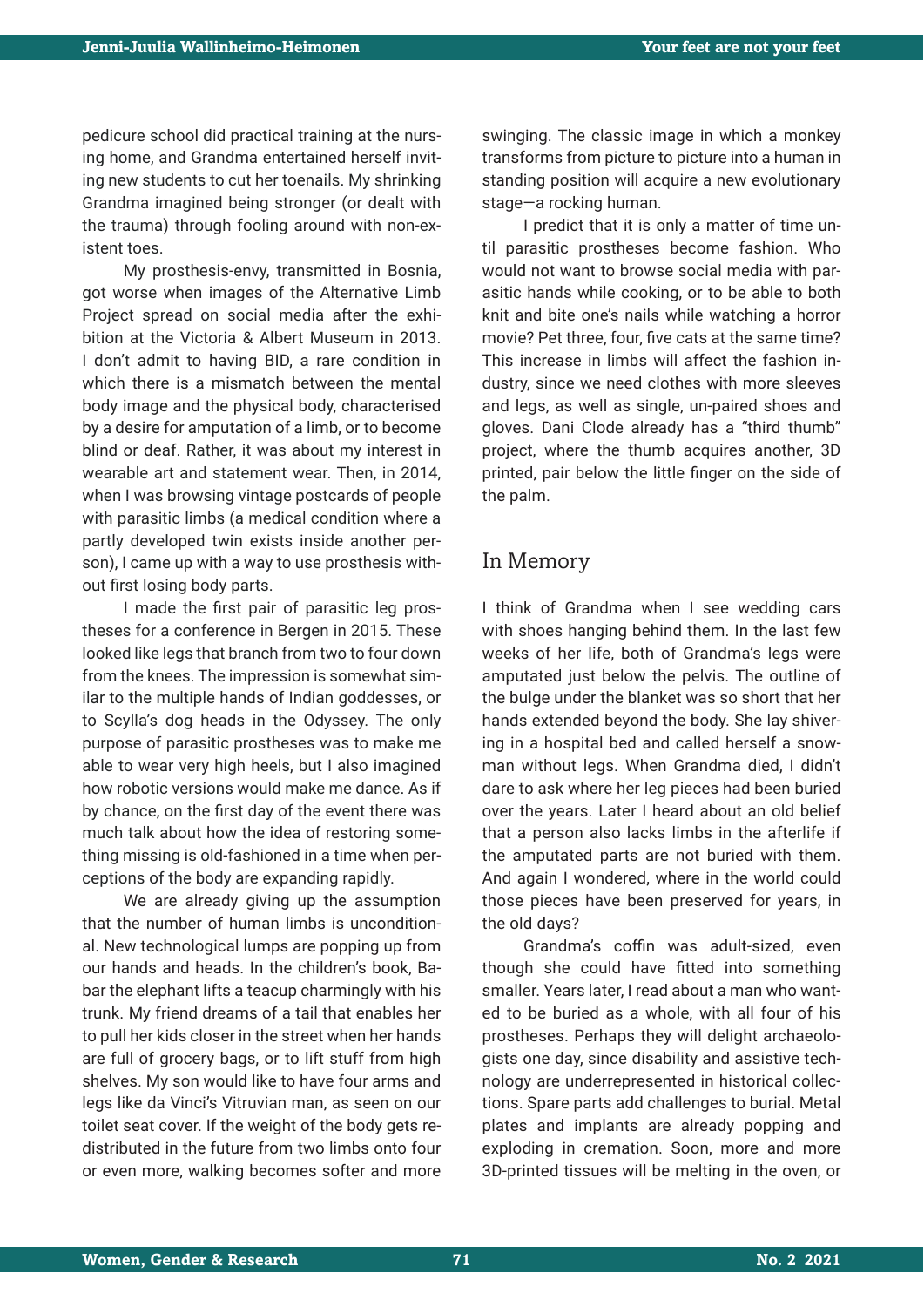needing thousands of years to decompose. In that sense it may become necessary to include recycling policies in discussions about the last journey.

I haven't lost a body part. I don't know how it feels when a part of you is lost, resigns, is stolen, or dies. There are narratives about life-long crises, and grief that resembles the loss of a loved one, as well as about people who find themselves again after the shock; those for whom the prosthesis is like a springboard to new levels of cognition. Because my network consists of many people with rare diseases, I probably know more people born without, so to speak, "typical" body parts than amputated ones. People about whom it would be strange to say that they are missing something.

Some of my friends use prostheses; some don't, because of difficulties or discomfort. They say that they don't want to limit partying because of a swollen leg the morning after a heavy dinner. Or, they don't want to spend time adjusting the fit, to tolerate pressure and sweating, to take extra care of skin when wheelchairs and crutches keep them going fast. For one friend, the skin sensations in the stump are so important for functionality that everyday tasks feel clumsy with the prosthesis. And yet despite everyone's right to choose, rehabilitation guidelines for children with dysmelia, for example, contain some slightly coercive phrasing about how to make a child get used to the prosthesis.

If the definition of prosthesis is "an artificial device to replace or augment a missing or impaired part of the body", it is impossible to design a prosthesis for a person who does not feel defective, but instead feels like a manifestation of biodiversity. Pathologising some deficiencies in people, often just to justify unequal treatment, maintains discrimination. Rehabilitation should rethink the concept of assistive devices from the point of view that some people with disabilities want to act in their own refined way, some are interested in devices to improve their birth body, and only some are content with traditional compensation.

### Will a prosthesis have conscience, moral sense?

When the stories about E-NABLE's free 3D printable prostheses spread in the media, I was so delighted I could have cried. I had long been afraid that high-tech devices, robots, and body-powered prostheses would remain out of reach for people with disabilities, that they would become a luxury for people without impairment. Millionaires would jog in exoskeletons that relieve the load on joints, have robots to take care of cooking, climb cliffs with prosthetic hands, and cruise along the beach boulevards in wearable cars. The E-NABLE network shared the design and printing instructions for a prosthetic hand online, free of charge to anyone anywhere in the world, and connected people with 3D printers with those who needed prostheses. We need more open-source activity around disability, but also ways to reach people outside the internet. Equality of opportunities allows people to really choose whether to use a prosthesis or other assistive technology.

Depiction of disability is almost always produced by physically privileged people, and based on imagination of what it would be like to live with an impairment, or to become disabled. When repeated regularly, these stereotypical fantasies also affect our definitions of ourselves. Prostheses based on multi-million-dollar research are presented together with sentimental stories that try to convince the general public that technologically-advanced societies will one day be able to get rid of disability. Bionics are praised for blurring boundaries between people with and without disabilities. We are assured that we should all have the right to escape from our disabled bodies. Amputees walk and talk in large arenas because they are easy to identify with. But I´m afraid that human rights policy will be different in the future if its only advocates are people who were born physically privileged and later lost that position, rather than if people who have never had such an identity also contribute.

Making empowering, stylish and intelligent assistive devices is human rights work. It is also anti-poverty work and equality work. But disability